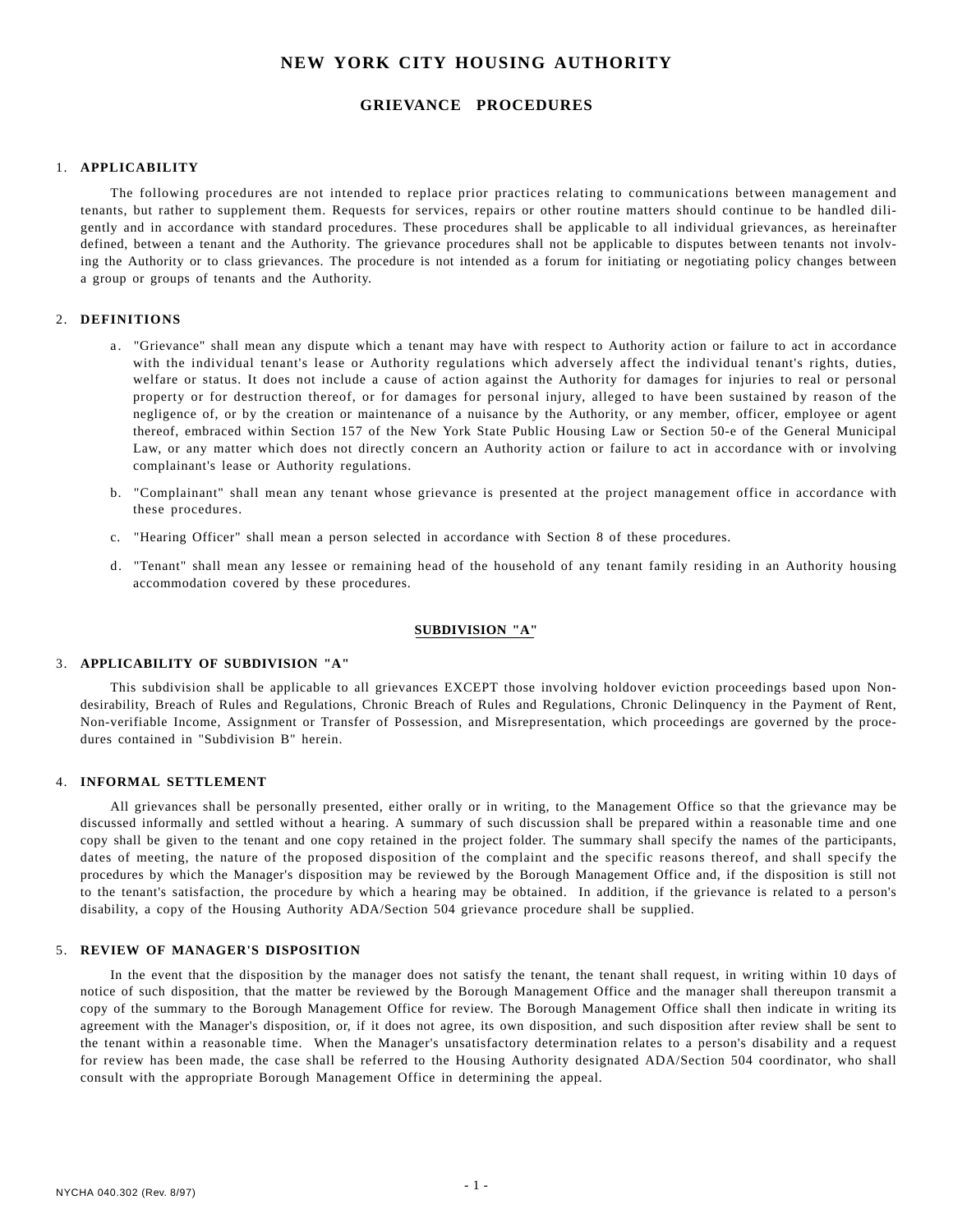#### 6. **REQUEST FOR HEARING**

The complainant may pursue the matter further on condition that the complainant submit a written request for a hearing to the project Management Office within ten (10) days after receipt of the disposition of the Borough Management Office review pursuant to the preceding Section. The written request shall specify:

- a. the reason for the grievance; and
- b. the action or relief sought.

#### 7. **FAILURE TO REQUEST A HEARING**

If the complainant does not request a review of any disposition, as provided in paragraphs 5 and 6 hereof, such disposition shall become final. The failure to request a hearing shall not constitute a waiver by the complainant of his/her right thereafter to contest the Authority's action in disposing of the complaint in an appropriate judicial proceeding.

### 8. **SELECTION OF HEARING OFFICER**

The Hearing Office shall be an impartial disinterested attorney admitted to practice before the Courts of New York State appointed in a Civil Service title approved by the New York City Civil Service Commission. Until such title is so approved, the Hearing Officer shall continue to be appointed in accordance with the existing procedure for the appointment of Hearing Officers (Tenancy).

#### 9. **HEARING PREREQUISITES**

All grievances shall be personally presented either orally or in writing pursuant to the foregoing paragraphs; provided, that if the complainant shall show good cause why he/she failed to proceed in accordance with said paragraphs to the Hearing Officer, the provisions of said informal procedures may be waived by the Hearing Officer. Before a hearing is scheduled in any grievance involving the amount of rent which the Authority claims is due, the complainant shall pay to the Authority an amount equal to the amount of rent due and payable as of the first of the month preceding the month in which the act or failure to act took place. The complainant shall thereafter pay to the Authority the same amount of the rent, monthly, which shall be placed by the Authority in an escrow account, until the complaint is resolved by the decision of the Hearing Officer. These requirements may be waived by the Authority or its designee in extenuating circumstances. Unless so waived, the failure to make such payments shall result in a termination of the grievance procedure, provided, that failure to make payment shall not constitute a waiver of any right the complainant may have to contest the Authority's disposition of his/her grievance in any appropriate judicial proceeding.

#### 10. **PROCEDURE GOVERNING THE HEARING**

- a. Upon complainant's compliance with the procedures specified above, a hearing shall be scheduled promptly and a written notice specifying the time, place, and the procedures governing the hearing shall be delivered to the complainant and notice delivered to the Hearing Officer. The Hearing Officer shall be liberal in granting reasonable adjournments requested by either party, for good cause shown, to a more convenient date.
- b. The hearing shall be held before a Hearing Officer.
- c. The complainant shall be afforded a fair hearing providing the basic safeguards of due process which shall include:
	- 1. the opportunity to examine before the hearing and, at the expense of the complainant, to copy all documents, records and regulations of the Authority that are relevant to the hearing. Any document not so made available after request therefore by the complainant may not be relied on by the Authority at the hearing;
	- 2. the right to be represented by counsel or other person chosen as complainant's representative;
	- 3. the right to a private hearing unless the complainant requests a public hearing;
	- 4. the right to present evidence and arguments in support of the complaint, to controvert evidence relied on by the Authority or project management and to confront and cross-examine all witnesses on whose testimony or information the Authority or project management relies; and
	- 5. a decision based solely and exclusively on the facts presented at the hearing.
- d. The Hearing Officer may render a decision without proceeding with the hearing if the Hearing Officer determines that the issue has been previously decided in another proceeding.
- e. If the complainant or the Authority fail to appear at a scheduled hearing the Hearing Officer may make a determination to postpone the hearing for a period not to exceed five (5) business days or make a determination that the party has waived his/ her right to a hearing. Both the complainant and the Authority shall be notified of the determination by the Hearing Officer; provided, that a determination that complainant has waived his/her right to a hearing shall not constitute a waiver of any right the complainant may have to contest the Authority's disposition of the grievance in an appropriate judicial proceeding.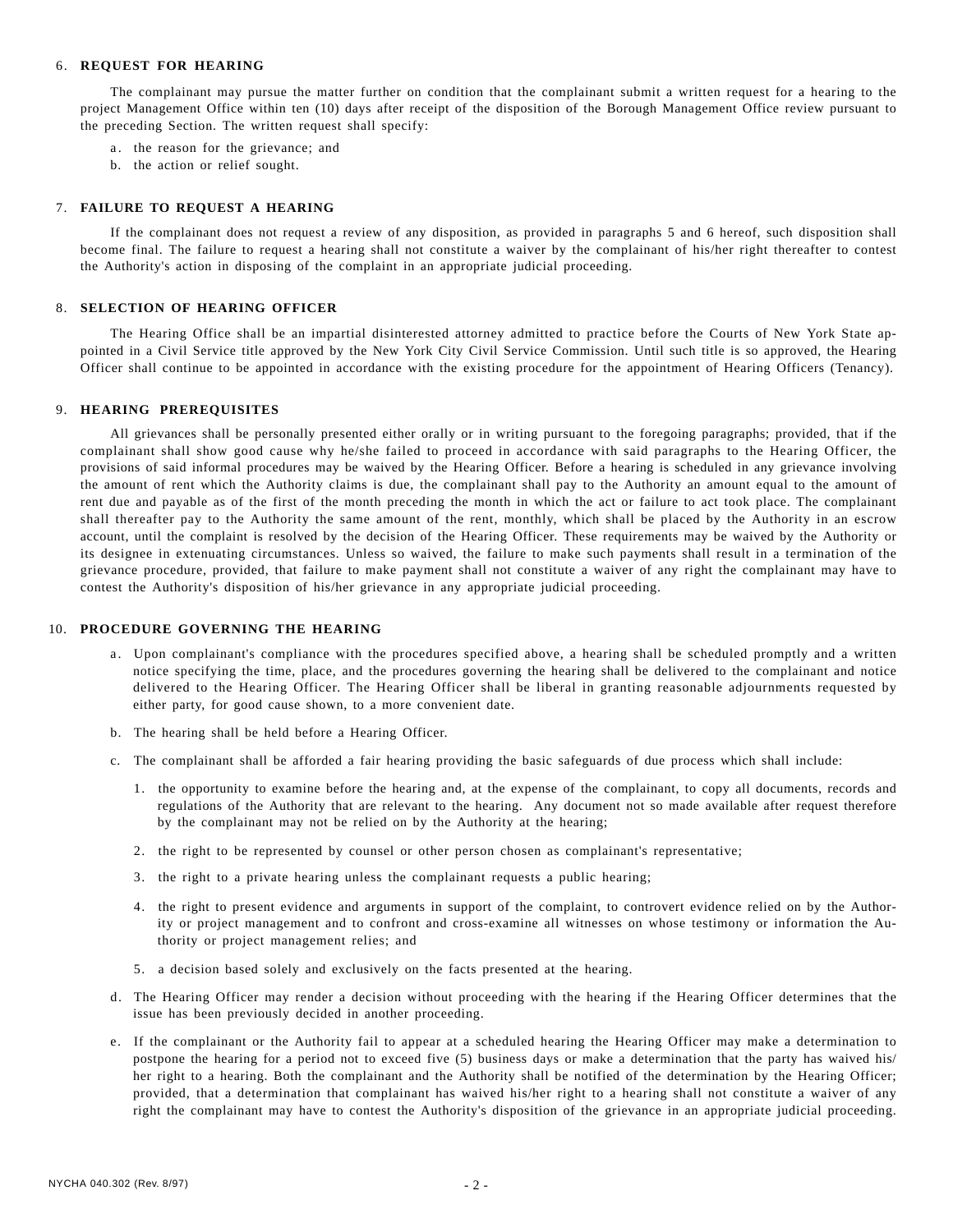- f. At the hearing, the complainant must first make a showing of an entitlement to the relief sought and thereafter the Authority must sustain the burden of justifying the Authority's action or failure to act against which the complaint is directed.
- g. The hearing shall be conducted informally by the Hearing Officer and oral or documentary evidence pertinent to the facts and issues raised by the complaint may be received without regard to admissibility under the rules of evidence applicable to judicial proceedings. The Hearing Officer shall require the Authority, the complainant, counsel, and other participants or spectators to conduct themselves in an orderly fashion. Failure to comply with the directions of the Hearing Officer may result in exclusion from the proceedings or in a decision adverse to the interests of the disorderly party and granting or denying the relief sought, as appropriate.
- h. The complainant or the Authority may arrange in advance and at the expense of the party making the arrangement, for a transcript of the hearing, provided that he/she deposits with the Authority an amount estimated by the Authority to cover the cost thereof prior to the transcription of the record. Any interested party may purchase a copy of such transcript.

#### 11. **DECISION OF HEARING OFFICER**

The Hearing Officer shall prepare a written decision setting forth the reasons therefore within a reasonable time after the hearing. A copy of the decision shall be sent to the complainant and the Authority. The Authority shall retain a copy of the decision in the tenant's folder. A copy of such decision, with any names and identifying references deleted, shall also be maintained on file by the Authority at Central Office and made available for inspection by a prospective complainant, his/her representative, or a Hearing Officer.

The decision of the Hearing Officer shall be binding on the Authority, which shall take all action, or refrain from any action, necessary to carry out the decision, unless the members of the Authority determine within a reasonable time and promptly notify the complainant of their determination that:

1. the grievance does not concern Authority action or failure to act in accordance with or involving complainant's lease or Authority regulations, which adversely affect the complainant's rights, duties, welfare or status, or the grievance embraces or the decision awards damages for an alleged cause of action against the Authority for damages for injuries to real or personal property or for destruction thereof, or for damages for personal injury, alleged to have been sustained by reason of the negligence of, or by the creation or maintenance of a nuisance by the Authority, or any member, officer, employee or agent thereof, embraced within Section 157 of the New York State Public Housing Law or Section 50-e of the General Municipal Law, or any matter which does not directly concern an Authority action or failure to act in accordance with or involving complainant's lease or Authority regulations; OR

2. the decision of the Hearing Officer is contrary to applicable Federal, State or local law; HUD regulations; or requirements of the Annual Contributions Contract between HUD and the Authority.

A decision by the Hearing Officer or the members of the Authority in favor of the Authority, or which denies the relief requested by the complainant, in whole or in part, shall not constitute a waiver of, nor affect in any manner whatever, any rights the complainant may have to a trial *de novo* or judicial review in any judicial proceedings, which may thereafter be brought in the matter.

#### 12. **NOTICE OF NON-PAYMENT PROCEEDINGS**

If a tenant has requested a hearing on a complaint involving non-payment of rent and the Hearing Officer upholds the Authority's proposed commencement of a non-payment dispossess proceeding, the Authority shall not commence such proceeding until it has served a notice to the tenant requiring that he/she pay the rent due or vacate the premises and that in the event that the tenant fails to do so a dispossess proceeding will be commenced. The notice must be in writing and may not be issued until the decision of the Hearing Officer has been mailed or delivered to the tenant.

#### **SUBDIVISION "B"**

The purpose of publishing these procedures is to enable a tenant who faces termination of tenancy proceedings by the New York City Housing Authority to know the legal basis of such administrative proceedings, the procedures which the Authority will follow, and to enable the tenant to prepare an appropriate defense to such termination of tenancy proceedings.

The following procedures apply to termination of tenancy by the New York City Housing Authority to conform with the opinion of the United States Court of Appeals for the Second Circuit and the action of the United States District Court for the Southern District of New York in the case of *Escalera, et al v. New York City Housing Authority,* 425 F. 2d 853, certiorari denied, 400 U.S. 853 (1970), consent decree on remand docketed March 25, 1971, 67 Civ. 4307 (S.D.N.Y. 1971, D.J. Mansfield), and the consent judgements of January 26, 1976 in the United States District Court for the Southern District of New York cases of *Joseph Tyson Sr. v. New York City Housing Authority and Myrdes Randolph v. New York City Housing Authority,* 73 C 859, 74 C 1856, 74 C 2556, 74 C 2617 (S.D.N.Y 1976, Metzner, J.).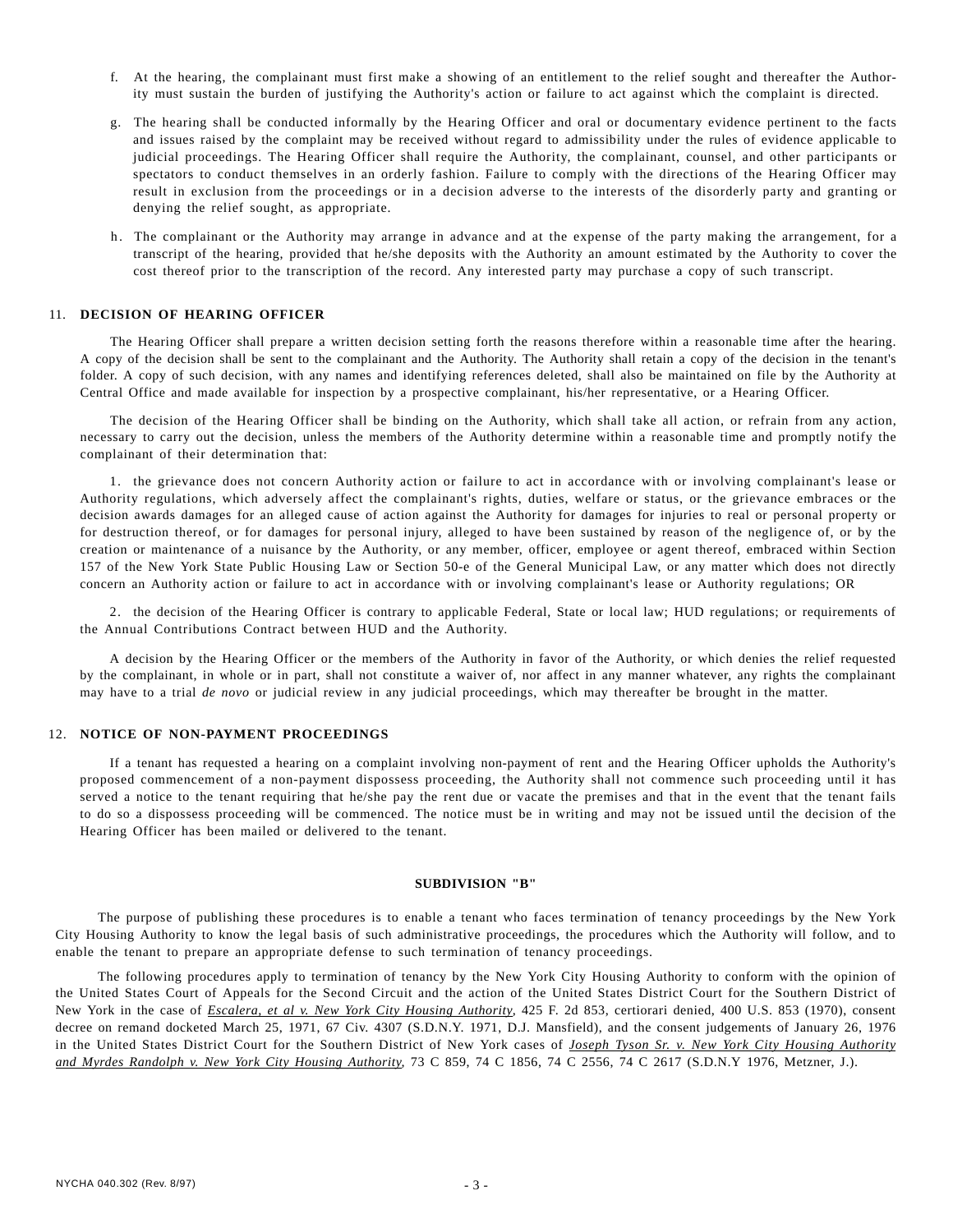## **GROUNDS FOR TERMINATION OF TENANCY**

1. These procedures will deal with termination of tenancy brought on any of the following grounds: Non-Desirability, Breach of Rules and Regulations, Chronic Breach of Rules and Regulations, Chronic Delinquency in the Payment of Rent, Non-Verifiable Income, Assignment or Transfer of Possession, and Misrepresentation.

- **A. NON-DESIRABILITY** is defined by the Authority as the conduct or behavior of the tenant or any person occupying the premises of the tenant which constitutes:
	- (1) a danger to the health and safety of the tenant's neighbors
	- (2) conduct on or in the vicinity of the Authority premises which is in the nature of a sex or morals offense
	- (3) a source of danger or a cause of damage to the employees, premises or property of the Authority
	- (4) a source of danger to the peaceful occupation of other tenants, or
	- (5) a common law nuisance.
- **B. BREACH OF RULES AND REGULATIONS.** The violation by the tenant or any person occupying the premises of the tenant of any applicable rule, regulation or resolution of the Authority. The tenant will be given an opportunity to cure the breach.
- **C. CHRONIC BREACH OF RULES AND REGULATIONS.** The repeated violation by the tenant or any person occupying the premises of the tenant of Authority rules and regulations or a single repetition of a violation of an Authority rule or regulation which the tenant previously had reported to have been cured by compliance. The tenant will not be given an opportunity to cure the breach.
- **D. CHRONIC DELINQUENCY IN THE PAYMENT OF RENT.** The repeated failure or refusal of the tenant to pay rent when due.
- **E. NON-VERIFIABLE INCOME.** The failure, neglect or refusal of a tenant to furnish the Authority verification satisfactory to the Authority of the income of the tenant, or to keep records of income and disbursements or submit the same to an audit in accordance with the requirements and directives of the Authority.
- **F. ASSIGNMENT OR TRANSFER OF POSSESSION.** The possession and use of a project apartment by a person or persons other than the tenant of record, without Authority permission or consent after the tenant of record has moved from or no longer resides in the apartment.
- **G. MISREPRESENTATION.** The willful misstatement to or concealment from the Authority by the tenant of any material fact bearing or relating to any determinant of the tenant's eligibility for admission or continued occupancy or bearing upon or relating to the rent to be paid by the tenant.

#### **PROJECT MANAGER INTERVIEW**

2. The project manager or his/her representative will interview the tenant in order to discuss the problem which may lead to termination of tenancy, seek to ascertain the facts involved, and, when appropriate, seek to assist the tenant by securing outside help.

## **THE TENANCY ADMINISTRATOR**

3. If remedial action by the Manager fails, or if the Manager believes that termination of tenancy is the appropriate course of action, he/she shall submit the entire file, together with his/her written recommendations and the reason therefore, to the Tenancy Administrator for review and appropriate action. If the case is based on non-desirability, the Manager shall consider in reviewing the file, among other things, the extent of the impact of the behavior of the tenant's family upon the project. If the Tenancy Administrator finds, after review of the file that a basis for termination of tenancy proceedings exists, the file shall be referred to the Authority's Law Department for the preparation of a Notice of Charges.

## **NOTICE OF CHARGES**

4. The Law Department shall prepare a Notice of Charges in which there shall be set forth the specific grounds for the proposed termination action. Where the charges involve non-desirability, the specific subsection(s) of the regulation shall be set forth which are claimed to have been violated. A copy of these procedures shall be enclosed with the Notice to the tenant. Such Notice shall give the tenant at least 15 days advance notice of the date fixed for a hearing to be held before a Hearing Officer designated by the Authority. It shall request the tenant to answer the charges and to signify his/her intention to attend the hearing, in writing, at least five days prior to the date set for the hearing. The Notice shall be served upon the tenant or any adult member of his/her family, or by certified mail, postpaid, and addressed to his/her apartment in the project. A copy of the Notice shall be furnished to the Hearing Officer, who shall calendar the hearing for the time specified therein.

### **THE HEARING**

5. Such Hearing Officer shall be an impartial disinterested attorney admitted to practice before the Courts of New York State appointed in a Civil Service title approved by the New York City Civil Service Commission. Until such title is so approved, the Hearing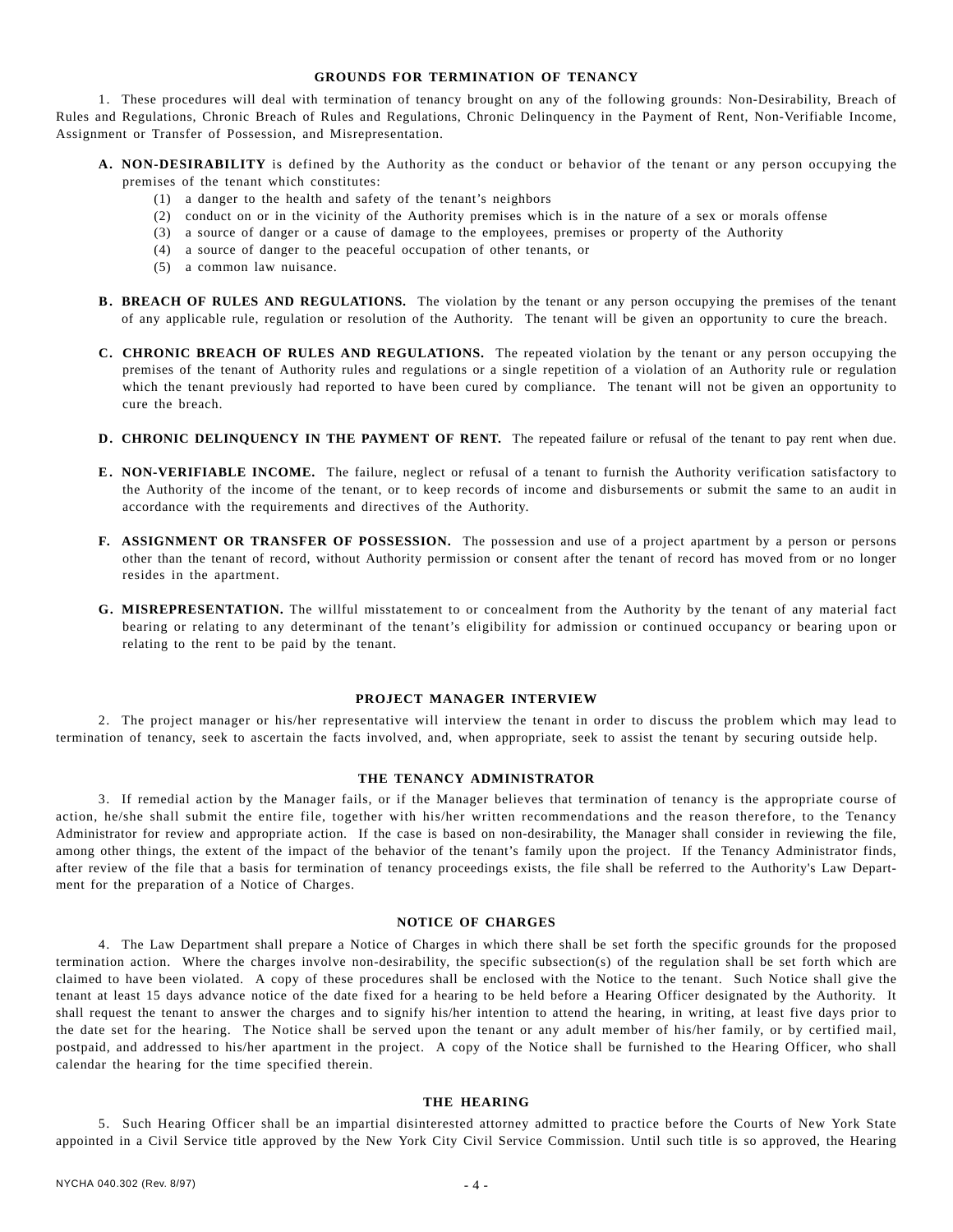Officer shall continue to be appointed in accordance with the existing procedures for the appointment of Hearing Officers (Tenancy). Prior to the completion of the hearing and his/her written decision upon the charges set forth in the Notice, the Hearing Officer shall not have had any part in the proceeding or access to the files, information, records or recommendation upon which the proposed termination action is to be based. The Hearing Officer shall be liberal in granting reasonable adjournments requested by the tenant or his/her representative for good cause shown, to assure that there be no doubt that the tenant is afforded every due process right provided by the federal court decree.

- 6. The Hearing Officer shall conduct a hearing at which the Law Department shall present the case.
	- (a) The Hearing Officer shall hear witnesses and receive oral and written evidence in proof by the Authority of the grounds specified in the Notice, and of like evidence of the answer offered by the tenant. Cross-examination shall be permitted. Technical rules of evidence shall not be enforced, but the proof offered shall be relevant to and based upon the grounds involved.
	- (b) The Authority will permit the tenant's attorney or his/her representative (or, with the specific permission of the Authority, which shall not be unreasonably withheld, the tenant pro se) to examine such matter in the tenant folder as relates to the issues in the administrative termination proceeding (excluding names of persons not involved in the pending proceeding), upon request, in advance of the hearing, by appointment at the Authority's Central Office. Any matter not so made available after request therefore may not be relied on by the Authority at the hearing.
	- (c) Subpoenas shall be issued at the request of the tenant or his/her representative, where appropriate.
	- (d) If the charges brought against the tenant are based upon the non-desirable acts, conduct or behavior of a person (the "Offender") other than the tenant, it is the Housing Authority's responsibility to prove that the offender occupied the premises at the time of the offense. However, even if the Housing Authority proves this, the tenant may still show that the offender has permanently moved out by the time of the hearing.

The tenant may be able to avoid the penalty of losing his or her apartment if:

(i) at the hearing on the charge(s), the tenant claims the offender has left the tenant's apartment permanently; and (ii) the tenant presents evidence to the Hearing Officer to support this claim.

Evidence that the tenant presents in support of this claim (that either the offender did not occupy the apartment at the time of the offense or has since permanently moved out), such as a signed lease and/or rent receipts at another address, or a letter from Welfare or Social Security showing the offender's new address, shall be proof that the offender did not or does not occupy the tenant's apartment, except that the Authority may challenge this evidence before the Hearing Officer. Nothing contained in this paragraph 6 (d) is meant to limit the tenant's right to offer any evidence to the Hearing Officer that an offender is no longer occupying the tenant's apartment, including any spoken or written statement by the tenant or other persons.

- (e) If the tenant introduces character testimony or claims that his/her prior record as a tenant is unblemished, the Authority may at the hearing confront the tenant with adverse material in its possession, such as entries in the tenant folder, probation reports, other convictions, police records, etc., and cross-examine the tenant as to such information.
- (f) Before the close of the hearing, the tenant or his/her representative shall be permitted to make a general statement, in mitigation, as to why his/her tenancy should not be terminated. This will enable the Authority to consider matters which do not strictly pertain to the stated grounds for termination, but relate more properly to the family situation or other extenuating circumstances. The Authority may reply thereto for the record.

7. The proceedings shall be recorded by mechanical device. The tenant or the Authority may arrange in advance and at the expense of the party ordering the transcript, for a transcript of the hearing; provided, however, that in the event that the tenant orders the transcript he/she must deposit with the Authority an amount estimated by the Authority to cover the cost thereof prior to the making of the transcript. The other party may purchase a copy of such transcript. In the event judicial review is undertaken by the tenant he/she shall be furnished with a copy of the transcript without charge.

8. If the tenant fails to answer or appear at the hearing the Hearing Officer shall note the default upon the record and shall make his/her written decision on the record before him/her. Upon application of the tenant made within a reasonable time after his/her default in appearance, the Hearing Officer may, for a good cause shown, open such default and set a new hearing date.

### **THE DECISION OF THE HEARING OFFICER**

9. The Hearing Officer shall prepare a written decision, which shall contain the reasons therefore, within a reasonable time after the hearing. The decision shall set forth with respect to each of the charges, the answers thereto, and all relevant issues raised at the hearing, his/her specific findings including findings as to whether the charges have been proven. Such decision shall be based solely upon the testimony, documents and physical evidence admitted into evidence at the hearing. If any charge is found to have been proven, the decision shall set forth the penalty to be imposed or the action to be taken. Where the tenant has introduced character testimony or has claimed that his/her prior record as a tenant is unblemished, the Hearing Officer may consider all the testimony and documents admitted into evidence at the hearing on this subject as well as the tenant's general statement, if any, in mitigation, and the Authority's reply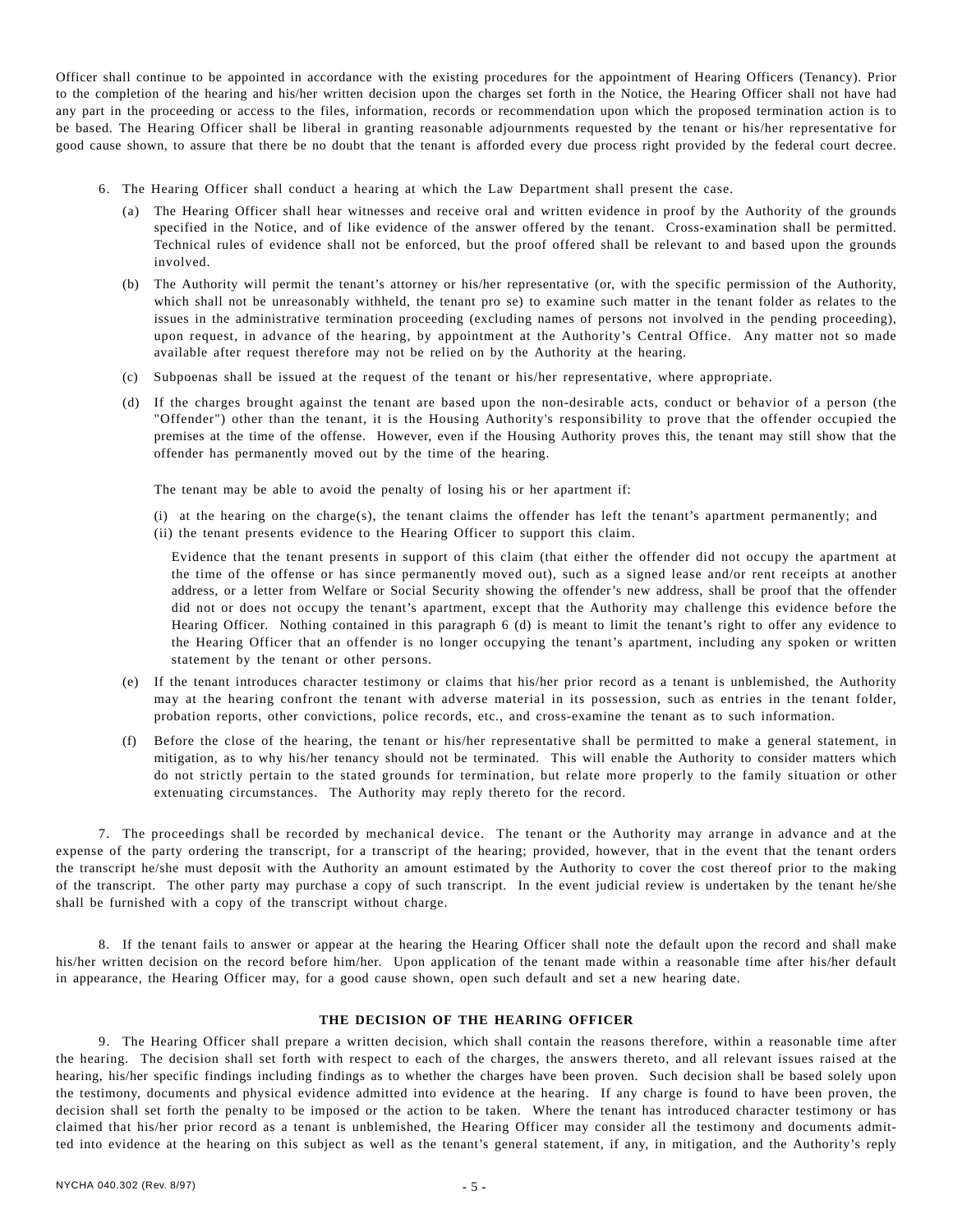thereto, in making his/her decision as to the penalty to be imposed. The Hearing Officer's decision together with the testimony, documents and physical evidence admitted into evidence at the hearing shall constitute the Record. A copy of the decision shall be sent to the tenant or his/her representative and the Authority. The Authority shall retain a copy of the decision in the tenant's folder. A copy of such decision with all names and identifying references deleted, shall also be maintained on file by the Authority at Central Office and made available for inspection by tenants, their representatives, or Hearing Officers.

- 10. In the event that any charge is found to have been proven, the Hearing Officer may make any of the following dispositions:
	- (a) Termination of tenancy
	- (b) Probation
	- (c) Eligible subject to permanent exclusion of one or more persons in the household
	- (d) Eligible
	- (e) Eligible with referral to Social Services.

11. The decision of the Hearing Officer shall be binding on the Authority, which shall take all action, or refrain from any action, necessary to carry out the decision, unless notice is mailed to the tenant or his/her representative within ten (10) days from the date of such decision that the decision is under review by the members of the Authority. In reviewing the decision, the members of the Authority shall consider and rely only upon the Record, and such review shall be limited to whether the decision of the Hearing Officer is contrary to applicable federal, state or local law, HUD regulations, requirements of the Annual Contributions Contracts between HUD and the Authority, or violates these Authority procedures by reason of procedural irregularity. The determination by the members shall be made within a reasonable time, and where such determination is less favorable to the tenant than that of the Hearing Officer, the Authority shall include therewith a written statement setting forth the specific bases, including the basis in law, regulations, contracts, or procedure, for making such determination. The Authority must promptly notify the tenant or his/her representative of the determination.

12. A decision by the Hearing Officer or a determination by the members of the Authority in favor of the Authority or which denies the relief requested by the tenant, in whole or in part, SHALL CONSTITUTE A WAIVER of the rights of the tenant to a trial *de novo* or judicial review in any judicial proceedings, except a judicial proceeding to review said decision or determination pursuant to Article 78 of the New York State Civil Practice Law and Rules.

13. Where the offender or offenders has (have) been removed from the household, it is mandatory that the disposition be: "eligible"; "probation"; or "eligible subject to permanent exclusion of one or more persons in the household". If there is more than one offender involved, the Hearing Officer may in such case make a disposition of both probation and permanent exclusion, each applicable to a different offender. Where a violation of probation or permanent exclusion is alleged, a hearing shall be accorded to the tenant on the alleged violation, according to the procedures set forth below.

### **PROBATION**

14. Where any substantial charge of non-desirability has been proven and the disposition is "eligible subject to permanent exclusion of one or more persons in the household", the provisions of this paragraph and of Pars. 15 and 16 shall not be applicable. In all other cases, where any substantial charge of non-desirability has been proven, a tenant may be given probation for a specified term not to exceed a year when the conditions set forth in subparagraph (a) exist, and must be given probation for a specified term when the conditions set forth in subparagraph (b) exist:

- (a) There is reason to believe that the conduct or condition which led to the charge of non-desirability may not recur or may have been cured, or that the tenant is taking or is prepared to take steps to correct or cure such conduct or condition.
- (b) Absence of the offending family member from the household (confinement in jail, away in the Armed Services, participation in residential drug program, etc.).

15. The Authority may set forth, in addition to the duration of probation, which shall be for not more than one year, other specific conditions to probation, such as the continued absence of an offending family member from the project grounds, the continued treatment of a drug addict, etc. Where a specific condition of probation is the continued absence of an offending family member, the family undertakes to do anything it reasonably can to keep the offending member away from the project premises. If the offending member returns to the premises during the period of probation, the burden is on the tenant family to show that they had done all they could to keep him/her from returning.

16. A violation of the general condition of probation shall consist of an act or omission on the part of a tenant or a member of his/ her household occurring after an award of probation, which constitutes a ground for termination of tenancy under these procedures. Such act or omission may be one which, had it been the first infraction by the tenant, might have resulted in an award of probation, but may now be sufficient to warrant immediate termination of tenancy. Where an act which may constitute a violation of the general condition of probation has occurred, the provisions of Par. 14(b), above, are inapplicable.

#### **VIOLATION OF PROBATION**

17. In the event that in the opinion of the Manager during the term of probation the tenant has violated any condition of probation, he/she shall submit the tenant's folder together with a statement of the acts purportedly constituting the violation of probation to the Tenancy Administrator who shall forward the tenant folder and statement to the Law Department if he/she finds there is a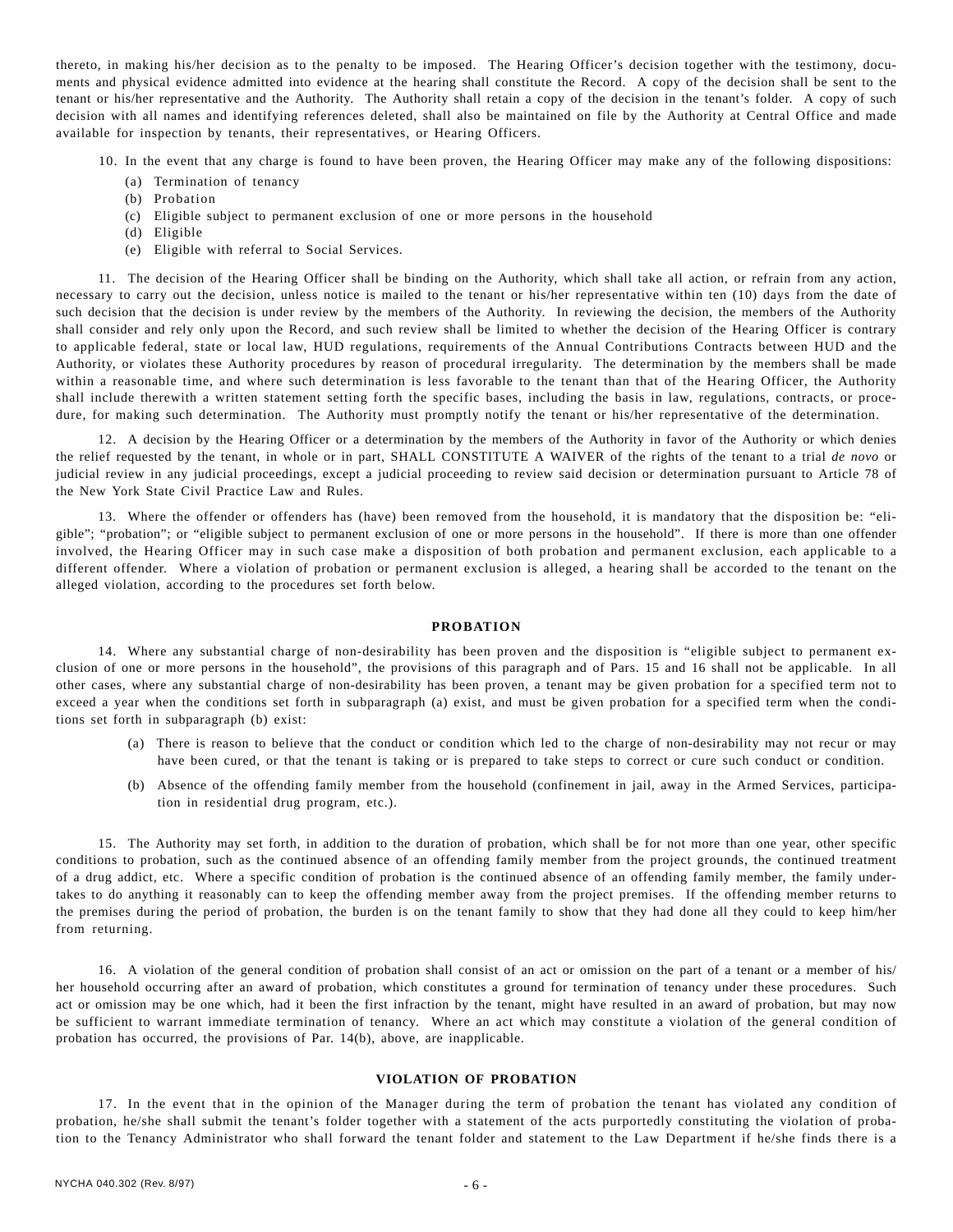basis for a possible Violation of Probation. The Law Department shall prepare a summary of such alleged violations and notice of a hearing pursuant to Paragraph 4 above, and mail a copy thereof to the tenant or his/her representative.

18. A hearing to determine whether a Violation of Probation has occurred shall be conducted in accordance with paragraphs 5 through 10 above, except that only one adjournment shall be granted for good cause at the request of the tenant or his/her representative. Any further adjournment may be granted only on an affidavit setting forth a legal excuse. If the Hearing Officer finds there has been no violation of probation, he/she shall recommend that probation be continued as prescribed. If the Hearing Officer finds there has been a violation of probation, he/she may make any of the following dispositions:

- (a) Immediate termination of tenancy
- (b) Continuation of probation already prescribed
- (c) Probation for an additional prescribed period not to exceed a year on such additional terms or conditions as may be appropriate.

A copy of the Decision and Report on the alleged violation of probation shall be mailed to the tenant or his/her representative.

#### **CHANGE OF CONDITIONS OF PROBATION**

19. The tenant may apply for review, modification or termination of probation at any time a substantial change has occurred bearing on the need for probation, such as a definitive change in family composition. The tenant's application shall be in writing, addressed to the Tenancy Administrator, who shall submit such application to the Hearing Officer. The Hearing Officer may in his/her discretion:

- (a) Continue the probationary period unchanged
- (b) Modify the duration or terms of probation, or
- (c) Remove the condition of probation from the tenant's status.

The tenant or his/her representative shall be informed in writing of the action on the application.

## **HOW PROBATION ENDS**

- 20. (a) Where no proceeding on an alleged violation of probation is pending nor any violation of probation is known to the Manager, he/she shall prepare a report at least thirty (30) days prior to the end of the prescribed year of probation which certifies to such facts and recommends the removal of the condition of probation from the tenant's status. The Manager's report and recommendation shall be sent to the Tenancy Administrator, who shall note the removal of the condition of probation from the tenant's status. A copy of the Tenancy Administrator's memorandum shall be mailed to the tenant or his/her representative.
	- (b) If at any point during the year of probation an Authority employee other than the Manager discovers that there is evidence that a violation of probation may have occurred, the procedures set forth in Pars. 17 through 18, above, shall be followed.
	- (c) If the probationary period is concluded and the Manager shall have failed to make the report as provided in subparagraph (a) hereof, and no proceeding on an alleged violation of probation is pending, the condition of probation to the tenant's status shall be automatically removed at the conclusion of four months after the end of the year of probation and the tenant or his/her representative shall be so informed in writing by the Tenancy Administrator.
- 21. Anything to the contrary herein notwithstanding:
	- (a) Any member of the Authority may at any time during the term of probation direct the Manager to submit a probationary report.
	- (b) The procedures in cases where a member or members of the Authority request a probationary report shall be the same as if the Manager had submitted the report on his/her own initiative. If it appears that a violation of probation may have occurred during the term thereof, the procedures set forth in Pars. 17 through 18, above, shall be followed.

#### **PERMANENT EXCLUSION**

22. In the event that in the opinion of the Manager the tenant shall have violated the condition of permanent exclusion of one or more persons in the household which shall have been placed upon his/her eligibility, the procedures set forth in Pars. 17 through 18, above, shall be followed.

23. If the Hearing Officer decides that the condition of permanent exclusion of one or more persons in the household has been violated he/she may:

- (a) Make a final decision that the tenant is ineligible for continued occupancy forthwith, or
- (b) May continue the condition on such additional terms or conditions as may be appropriate.

The tenant or his/her representative shall immediately be informed in writing of such decision.